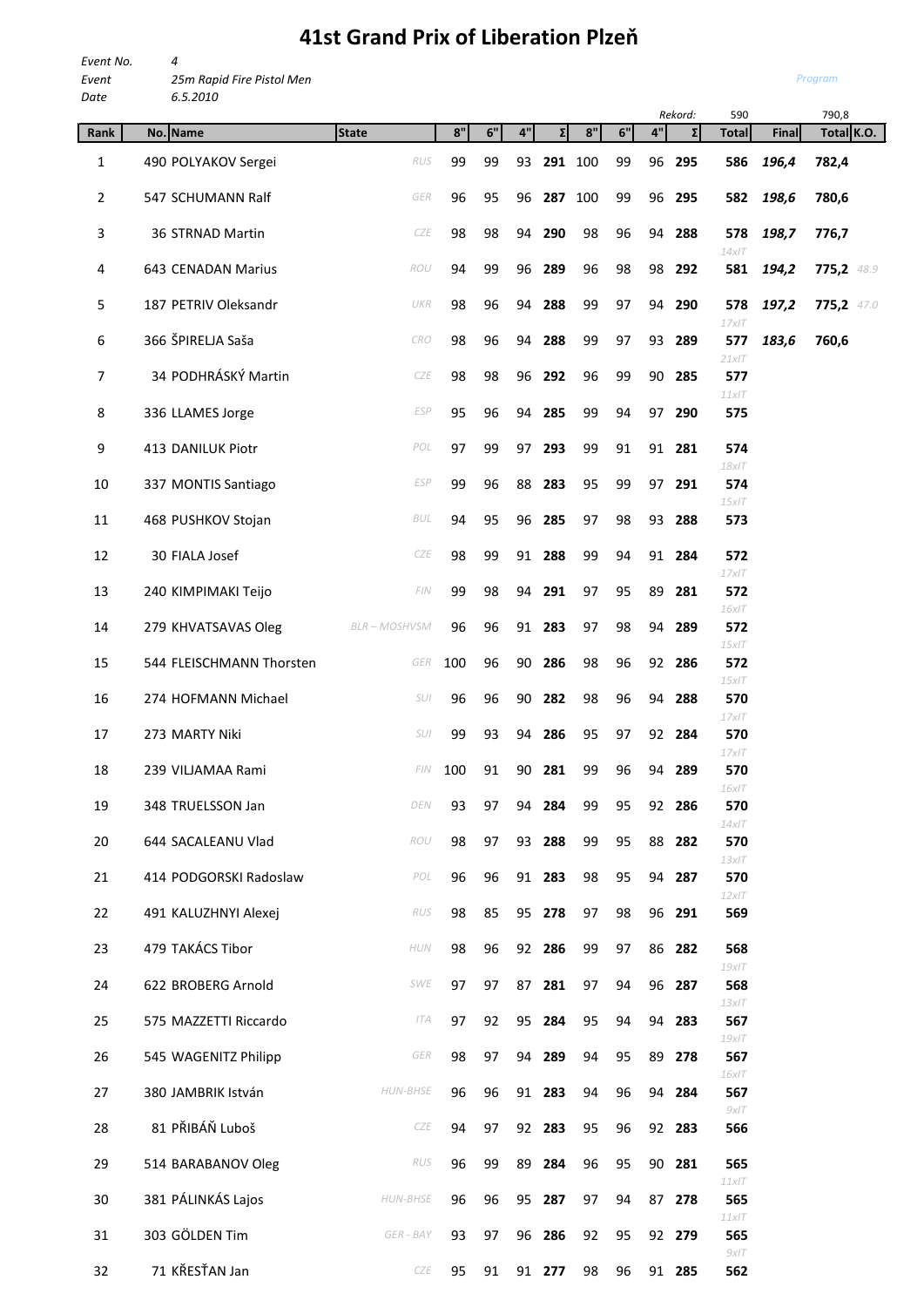|    |                         |              |    |    |    |        |    |    |    |        | 9xIT                       |
|----|-------------------------|--------------|----|----|----|--------|----|----|----|--------|----------------------------|
| 33 | 465 BORISOV Solomon     | <b>BUL</b>   | 99 | 90 | 92 | 281    | 98 | 92 | 91 | 281    | 562                        |
| 34 | 304 STADTER Christian   | GER - BAY    | 94 | 96 | 88 | 278    | 98 | 93 | 92 | 283    | 9xIT<br>561                |
| 35 | 39 TĚHAN Tomáš          | <b>CZE</b>   | 95 | 96 | 86 | 277    | 96 | 96 | 92 | 284    | $18x$ IT<br>561            |
| 36 | 244 LAHTI Teemu         | FIN          | 98 | 96 | 93 | 287    | 94 | 89 | 90 | 273    | 16xIT<br>560               |
| 37 | 433 HAVLICEK Thomas     | AUT          | 94 | 91 |    | 91 276 | 95 | 94 | 94 | 283    | 559                        |
| 38 | 513 ALIFIRENKO Alexandr | <b>RUS</b>   | 93 | 95 | 93 | 281    | 96 | 98 | 83 | 277    | 558                        |
| 39 | 243 HEINANDER Arivu     | FIN          | 95 | 93 |    | 91 279 | 98 | 95 | 86 | 279    | $17x$ IT<br>558            |
| 40 | 467 CHAUSHEV Subin      | <b>BUL</b>   | 99 | 95 | 86 | 280    | 88 | 97 | 93 | 278    | $15x$ IT<br>558            |
| 41 | 242 NOUSIAINEN Ville    | FIN          | 94 | 89 |    | 92 275 | 95 | 95 | 93 | 283    | $14x$ IT<br>558            |
| 42 | 238 TALVITIE Marko      | FIN          | 91 | 96 |    | 92 279 | 94 | 98 | 86 | 278    | $11x$ IT<br>557            |
| 43 | 664 BITTNER Ivo         | CZE-Frenštát | 96 | 93 |    | 92 281 | 95 | 90 | 89 | 274    | 555                        |
| 44 | 163 DANIEL Lukáš        | <b>SVK</b>   | 95 | 84 |    | 91 270 | 97 | 99 | 88 | 284    | 554                        |
| 45 | 493 YASKEVICH Aleksey   | RUS          | 96 | 85 | 93 | 274    | 99 | 93 | 86 | 278    | 552                        |
| 46 | 620 BACKE Johan         | <b>SWE</b>   | 94 | 95 | 86 | 275    | 97 | 90 | 90 | 277    | $17x$ IT<br>552            |
| 47 | 515 SHCHEPETKOV Andrey  | <b>RUS</b>   | 97 | 91 | 89 | 277    | 98 | 98 | 78 | 274    | $10x$ IT<br>551            |
| 48 | 610 PLIZENMAYER Dan     | GER - BW     | 96 | 91 | 87 | 274    | 95 | 90 | 91 | 276    | 550<br>$10x$ IT            |
| 49 | 73 KLEČKA Jakub         | <b>CZE</b>   | 97 | 88 | 90 | 275    | 89 | 94 | 92 | 275    | 550                        |
| 50 | 466 CHONIN Angel        | <b>BUL</b>   | 96 | 96 | 81 | 273    | 97 | 95 | 84 | 276    | $7x$ IT<br>549<br>$15x$ IT |
| 51 | 434 HÖDL Roland         | AUT          | 93 | 90 |    | 84 267 | 99 | 95 | 88 | 282    | 549<br>$10x$ IT            |
| 52 | 659 KUŽVART Pavel       | RSCM Praha   | 95 | 90 | 93 | 278    | 91 | 90 | 90 | 271    | 549                        |
| 53 | 338 ARRESE David        | <b>ESP</b>   | 96 | 87 |    | 88 271 | 96 | 93 | 88 | 277    | $9x$ IT<br>548             |
| 54 | 110 KIRIYEVSKI Alexey   | <b>ISR</b>   | 95 | 94 | 87 | 276    | 96 | 90 | 84 | 270    | 546                        |
| 55 | 646 BACKES Tobias       | GER-PSSP     | 93 | 93 | 89 | 275    | 97 | 95 | 77 | 269    | 544                        |
| 56 | 31 LIPOVSKÝ Milan       | CZE          | 91 | 93 |    | 88 272 | 94 | 91 | 86 | 271    | 543                        |
| 57 | 275 SCHAFIOTH David     | SUI          | 94 | 95 |    | 89 278 | 96 | 92 |    | 76 264 | 542                        |
| 58 | 624 TUREBRAND Anders    | <b>SWE</b>   | 92 | 84 | 85 | 261    | 95 | 92 |    | 84 271 | 532                        |
| 59 | 556 GREEN Alan          | GBR-WELSH    | 83 | 88 | 87 | 258    | 95 | 94 |    | 83 272 | 530                        |
| 60 | 162 MLYNARČIK Peter     | <b>SVK</b>   | 94 | 92 |    | 55 241 | 95 | 96 |    | 91 282 | 523                        |
| 61 | 448 LURA Livar          | <b>NOR</b>   | 89 | 89 |    | 70 248 | 95 | 87 | 85 | 267    | 515                        |
| 62 | 87 KUPEC Lukáš          | <b>CZE</b>   | 91 | 91 |    | 67 249 | 90 | 90 |    | 80 260 | 509                        |
| 63 | 257 STANIEK Shane       | CAN          | 85 | 94 |    | 70 249 | 92 | 92 |    | 68 252 | 501                        |
| 64 | 454 MCGEE Andrew        | GBR          | 85 | 85 |    | 67 237 | 49 | 86 |    | 84 219 | 456                        |

SCOPI software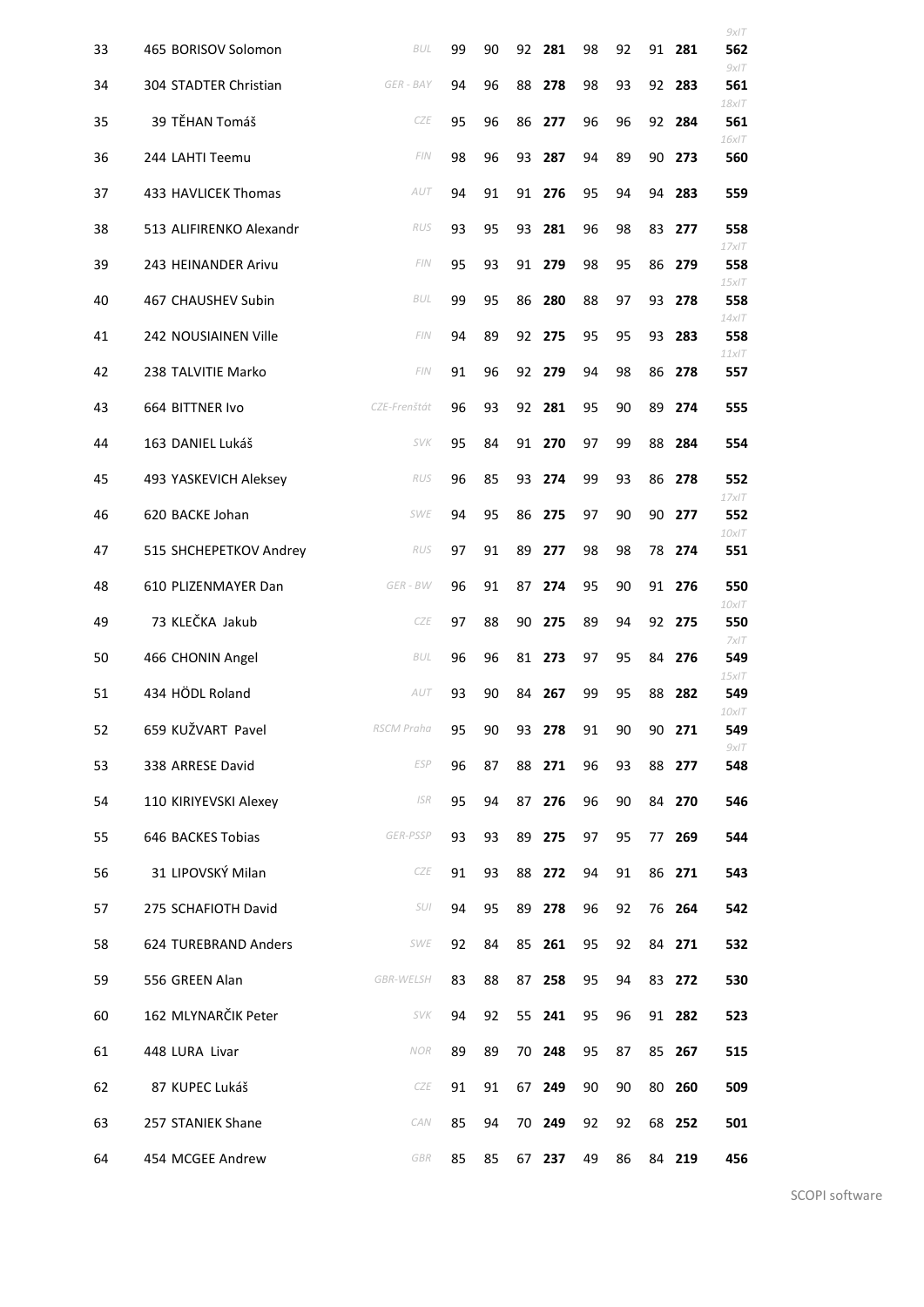## **41st Grand Prix of Liberation Plzeň**

| Event No. | 4 - Final                 |
|-----------|---------------------------|
| Event     | 25m Rapid Fire Pistol Men |
| Date      | 6.5.2010                  |

| Rank           | No. Name             | <b>State</b> | <b>Qualification</b> | 1.               | 2.1            | 3.1        | 4.                              | 5.                   | 6.         | 7.1                               | 8.1        | 9.1                                         | 10.                                            | <b>Final</b> | Total K.O. |      |
|----------------|----------------------|--------------|----------------------|------------------|----------------|------------|---------------------------------|----------------------|------------|-----------------------------------|------------|---------------------------------------------|------------------------------------------------|--------------|------------|------|
| 1              | 490 POLYAKOV Sergei  | <b>RUS</b>   |                      | 9,7              | 9,9            | 9.7        | 586 10,1 10,1 10,0 10,2<br>10,9 | 9,0                  | 10,2       | 8,8 10,4 10,4 10,5<br>9,5         | 9,3        | 8,7                                         | 9,0 10,2<br>9,8                                | 196,4        | 782,4      |      |
| $\overline{2}$ | 547 SCHUMANN Ralf    | <b>GER</b>   |                      | 582 10,4 10,0    |                | 9,1        |                                 |                      |            |                                   |            | 9,9 9,6 9,8 10,2 10,6 10,0 9,5              |                                                |              |            |      |
|                |                      |              |                      | 8,9              | 9,7            | 9,3        |                                 |                      |            |                                   |            |                                             | 9,7 10,5 10,0 10,4 10,6 9,5 10,9               | 198.6        | 780,6      |      |
| 3              | 36 STRNAD Martin     | <b>CZE</b>   | 578                  | 9,3<br>10,2      | 9,7            | 10,8       |                                 |                      |            | 9,6 10,0 10,3 10,2 10,5 10,7 10,4 |            |                                             | $9,3$ $9,8$<br>8,9 8,0 9,9 10,5 10,1 10,1 10,4 | 198.7        | 776,7      |      |
| 4              | 643 CENADAN Marius   | <b>ROU</b>   |                      | 581 10.2<br>10,9 | 9,4<br>9,3     | 9,5<br>9,8 |                                 | 9,6 10,1<br>8,5 10,2 |            |                                   |            | 9,9 9,1 10,3 10,5 10,0<br>8,5 10,1 10,3 9,7 | 8,3                                            | 194,2        | 775,2      | 48.9 |
| 5.             | 187 PFTRIV Oleksandr | UKR          |                      | <b>578</b> 10,0  | 9,1            |            | 8,9 10,6 10,3 10,2              |                      |            |                                   |            | 8,0 8,1 10,3 10,2                           |                                                |              |            |      |
|                |                      |              |                      |                  | 10,4 10,4 10,5 |            |                                 | 9,8 10,7             | 10,3       | 9,3                               | 10,8       |                                             | 9,1 10,2                                       | 197,2        | 775,2      | 47.0 |
| 6              | 366 ŠPIRELJA Saša    | <b>CRO</b>   | 577                  | 9,4<br>10,4      | 9,9<br>9,5     | 7,9        | 9,4 10,3                        | 8,8 10,4             | 10,0       | 9,1                               | 10,0       | 0,0 8,9 10,5 9,6 10,3 9,7                   | 9,1 10,4                                       | 183,6        | 760,6      |      |
| 7              | 34 PODHRÁSKÝ Martin  | <b>CZE</b>   | 577                  | 0,0              | 0,0            | 0,0        | 0,0                             | 0,0                  | 0,0        | 0,0                               | 0,0        | 0,0                                         | 0,0                                            |              |            |      |
| 8              | 336 LLAMES Jorge     | <b>ESP</b>   | 575                  | 0,0<br>0,0       | 0,0<br>0,0     | 0,0<br>0,0 | 0,0<br>0,0                      | 0,0<br>0,0           | 0,0<br>0,0 | 0,0<br>0,0                        | 0,0<br>0,0 | 0,0<br>0,0                                  | 0,0<br>0,0                                     | 0,0          | 577,0      |      |
|                |                      |              |                      | 0,0              | 0,0            | 0,0        | 0,0                             | 0,0                  | 0,0        | 0,0                               | 0,0        | 0,0                                         | 0,0                                            | 0,0          | 575,0      |      |

SCOPI software